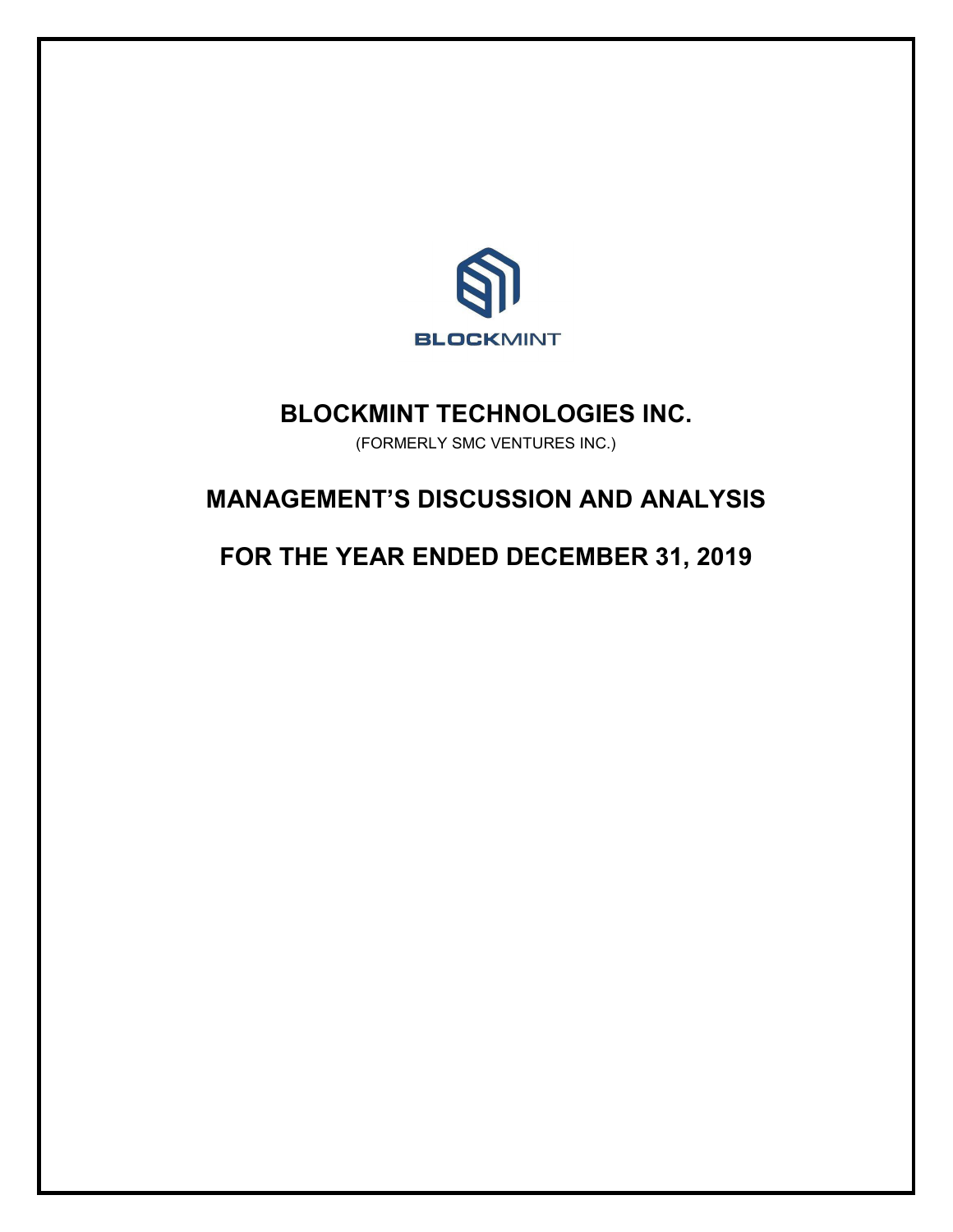# **Introduction**

The following Management's Discussion & Analysis ("MD&A") of the financial condition and results of the operations of BlockMint Technologies Inc. (formerly SMC Ventures Inc.) (the "Company" or "BlockMint") constitutes management's review of the factors that affected the Company's financial and operating performance for the year ended December 31, 2019. This MD&A has been prepared in compliance with the requirements of National Instrument 51- 102 – *Continuous Disclosure Obligations*. This discussion should be read in conjunction with the audited annual consolidated financial statements of the Company for the years ended December 31, 2019 and 2018, together with the notes thereto. **Results are reported in United State dollars, unless otherwise noted.** In the opinion of management, all adjustments (which consist only of normal recurring adjustments) considered necessary for a fair presentation have been included. The results for the year ended December 31, 2019 are not necessarily indicative of the results that may be expected for any future period. Information contained herein is presented as at April 24, 2020 unless otherwise indicated.

The consolidated financial statements have been prepared using accounting policies consistent with International Financial Reporting Standards ("IFRS") as issued by the International Accounting Standards Board and interpretations of the International Financial Reporting Interpretations Committee.

For the purposes of preparing this MD&A, management, in conjunction with the Audit Committee of the Board of Directors, considers the materiality of information. Information is considered material if: (i) such information results in, or would reasonably be expected to result in, a significant change in the market price or value of BlockMint's common shares; or (ii) there is a substantial likelihood that a reasonable investor would consider it important in making an investment decision; or (iii) it would significantly alter the total mix of information available to investors. Management, in conjunction with the Audit Committee of the Board of Directors, evaluates materiality with reference to all relevant circumstances, including potential market sensitivity.

# **Caution Regarding Forward-Looking Statements**

This MD&A contains certain forward-looking information and forward-looking statements, as defined in applicable securities laws (collectively referred to herein as "forward-looking statements"). These statements relate to future events or the Company's future performance. All statements other than statements of historical fact are forward-looking statements. Often, but not always, forward-looking statements can be identified by the use of words such as "plans", "expects", "is expected", "budget", "scheduled", "estimates", "continues", "forecasts", "projects", "predicts", "intends", "anticipates" or "believes", or variations of, or the negatives of, such words and phrases, or state that certain actions, events or results "may", "could", "would", "should", "might" or "will" be taken, occur or be achieved. Forward-looking statements involve known and unknown risks, uncertainties and other factors that may cause actual results to differ materially from those anticipated in such forward-looking statements. The forward-looking statements in this MD&A speak only as of the date of this MD&A or as of the date specified in such statement.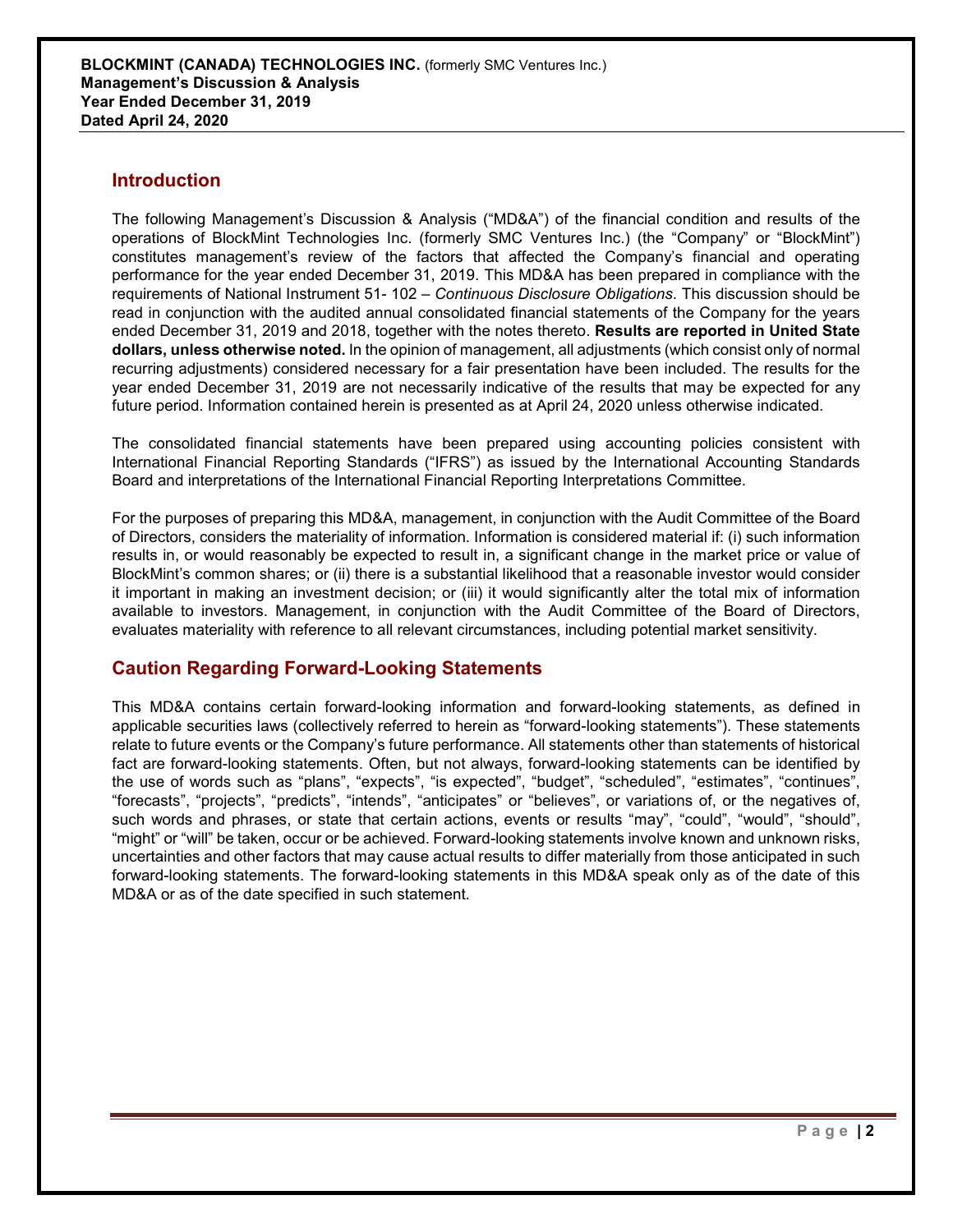Specifically, the following forward-looking statements are based on the corresponding assumptions, and are subject to the noted risk factors:

| <b>Forward-looking statements</b>                                                                                                                                                                                                                                                                                                                            | <b>Assumptions</b>                                                                                                                                                                                                                                                                                                                                                          | <b>Risk factors</b>                                                                                                                                                                                                                                                                        |
|--------------------------------------------------------------------------------------------------------------------------------------------------------------------------------------------------------------------------------------------------------------------------------------------------------------------------------------------------------------|-----------------------------------------------------------------------------------------------------------------------------------------------------------------------------------------------------------------------------------------------------------------------------------------------------------------------------------------------------------------------------|--------------------------------------------------------------------------------------------------------------------------------------------------------------------------------------------------------------------------------------------------------------------------------------------|
| The Company's cash balance<br>at December 31, 2019, is<br>sufficient to fund its<br>consolidated operating<br>expenses at current levels. At<br>the date hereof, the<br>Company's consolidated cash<br>balance has diminished as a<br>result of normal business<br>operations and management is<br>attempting to reduce payments<br>to the extent practical. | The development and operating<br>activities of the Company for the<br>twelve-month period ending<br>December 31, 2020, and the<br>costs associated therewith, will be<br>consistent with the Company's<br>current expectations; and the debt<br>and equity markets, exchange<br>and interest rates and other<br>applicable economic conditions<br>do not materially change. | Changes in debt and equity<br>markets; timing and availability of<br>external financing on acceptable<br>terms; increases in costs;<br>government regulation,<br>cryptocurrency price fluctuations;<br>interest rate and exchange rate<br>fluctuations; changes in economic<br>conditions. |

Inherent in forward-looking statements are risks, uncertainties and other factors beyond BlockMint's ability to predict or control. Readers are cautioned that the above chart does not contain an exhaustive list of the factors or assumptions that may affect the forward-looking statements, and that the assumptions underlying such statements may prove to be incorrect. Actual results and developments are likely to differ, and may differ materially, from those expressed or implied by the forward-looking statements contained in this MD&A. Readers should refer to those risk factors referenced in the "Risks and Uncertainties" section below.

Forward-looking statements involve known and unknown risks, uncertainties and other factors that may cause BlockMint's actual results, performance or achievements to be materially different from any of its future results, performance or achievements expressed or implied by forward-looking statements. All forward-looking statements herein are qualified by this cautionary statement. Accordingly, readers should not place undue reliance on forward-looking statements. The Company undertakes no obligation to update publicly or otherwise revise any forward-looking statements whether as a result of new information or future events or otherwise, except as may be required by law. If the Company does update one or more forward-looking statements, no inference should be drawn that it will make additional updates with respect to those or other forward-looking statements, unless required by law.

# **Description of Business**

The Company's subsidiaries, BlockMint (Canada) Technologies Inc. (formerly BlockMint Technologies Inc.) ("BlockMint-Canada"), and its wholly owned subsidiary, BlockMint (USA) Technologies Inc. ("BlockMint-USA") are in the business of developing distributed systems and networks that enable a more decentralized deployment of blockchain based applications such as cryptocurrency mining.

On February 19, 2019, the Company (then known as SMC Ventures Inc. ("SMC")) completed a triangular amalgamation whereby BlockMint-Canada shares were exchanged for SMC shares on the basis of 1.33 postconsolidated SMC shares for each one BlockMint-Canada share (the "Amalgamation") (see "Outlook and Overall Performance" below). The Amalgamation was accounted for as a reverse takeover ("RTO") whereby BlockMint-Canada was identified as the acquirer for accounting purposes and the resulting annual consolidated financial statements are presented as a continuance of BlockMint-Canada and the comparative figures presented in the annual consolidated financial statements prior to the RTO are those of BlockMint-Canada.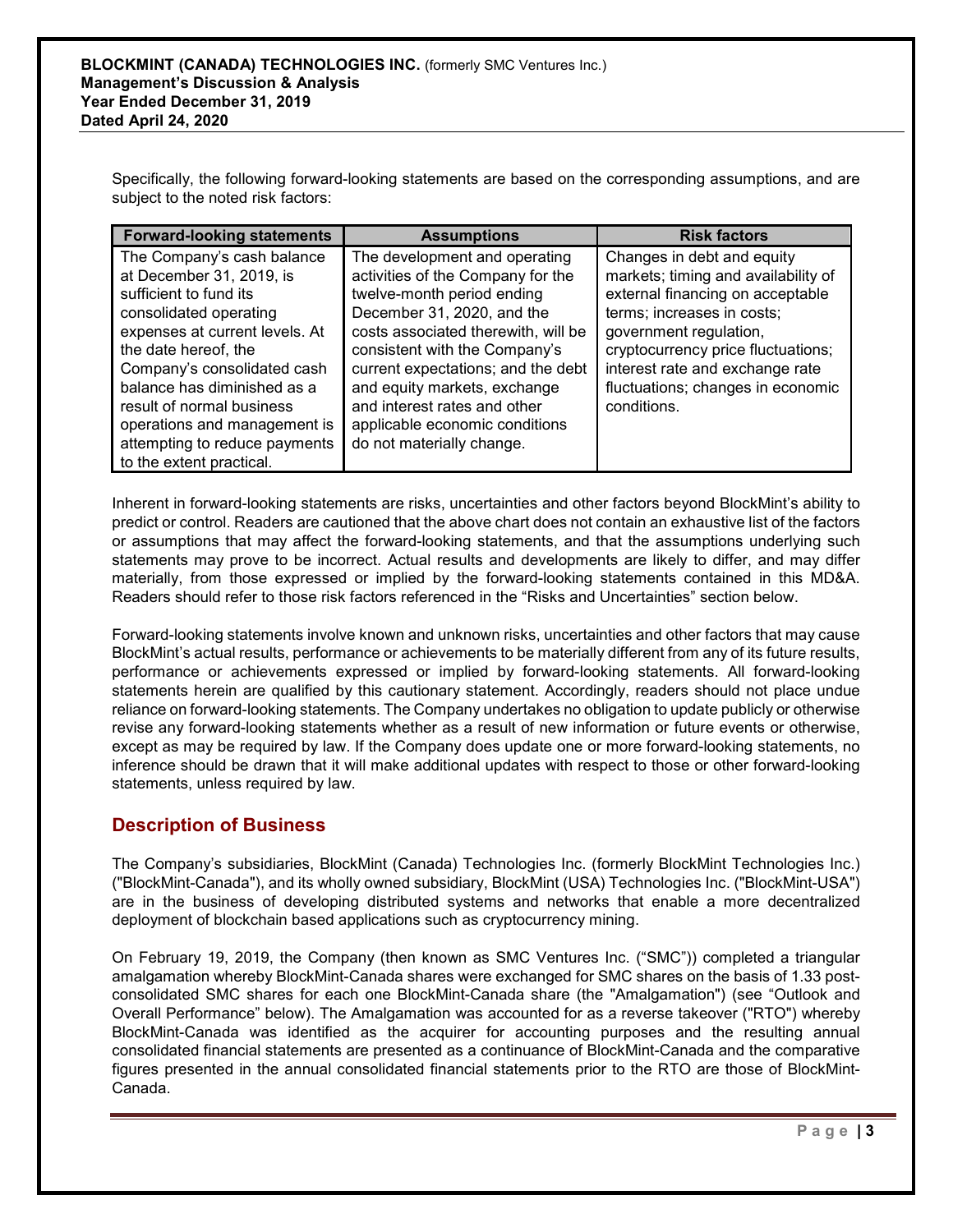The Company's objective is to develop distributed systems and networks that enable a more decentralized deployment of blockchain based applications. One such application is cryptocurrency mining, which relies on a decentralized blockchain network. The Company developed the Minter browser - the only secure and private browser where any person can mine cryptocurrency as they browse the web. In addition to being a web browser, Minter has additional integrated features, such as a virtual private network (VPN), ad-blocker and cryptocurrency wallet. The Minter browser was released in 2019 and it was made available for download at the website getminter.com.

The Company also intended to release a second software product referred to as MintAccess, which would allow website owners/hosts to earn cryptocurrency from users when they visit the owner's site by utilizing the site visitor's computing power from their connected device to mine cryptocurrency. With MintAccess, website owners could monetize the content on their site without having a site visitor pay a fee (no paywall or subscription fees) or view paid/sponsored advertisements (ads will not display). However, development of MintAccess was suspended in 2019 due to the depressed price of cryptocurrencies . The Company may resume development of the MintAccess software product when it believes there is a sufficient and sustainable market for the product.

# **Outlook and Overall Performance**

## **Corporate**

## Business Development

On February 19, 2019, pursuant to an Arrangement Agreement among the Company, BlockMint-Canada and 1166066 B.C. Ltd. ("SMC Subco"), the Company closed its reverse takeover acquisition of BlockMint-Canada, whereby:

- $\triangleright$  SMC consolidated its 18,708,678 common shares on a two for one basis resulting in 9,354,387 post consolidation shares outstanding;
- $\triangleright$  BlockMint Technologies Inc. changed its name to Blockmint (Canada) Technologies Inc.; and SMC changed its name to BlockMint Technologies Inc.;
- $\triangleright$  The Company issued 34,914,681 post-consolidation shares to the shareholders of BlockMint-Canada (1.33 post consolidation shares of the Company for each share of BlockMint-Canada); and
- $\triangleright$  The Company issued 6,650,000 performance warrants in replacement of the 5,000,000 performance warrants outstanding in the capital of BlockMint-Canada and 152,498 finder's fee warrants in replacement of the 114,660 finder's fee warrants outstanding in the capital of BlockMint-Canada, each share purchase warrant entitling the holder to acquire one post consolidation share of the Company at the exercise price in the underlying BlockMint- Canada warrant.

In accordance with IFRS 3, Business Combination, the substance of the transaction is a reverse takeover of a non-operating company. The transaction did not constitute a business combination as SMC did not meet the definition of a business under the standard. As a result, the transaction was accounted for as a capital transaction with BlockMint-Canada being identified as the acquirer and the equity consideration being measured at fair value. The resulting audited consolidated statement of financial position is presented as a continuance of BlockMint-Canada and comparative figures presented in the audited consolidated financial statements prior to the reverse takeover are those of BlockMint-Canada. See Note 6 to the Company's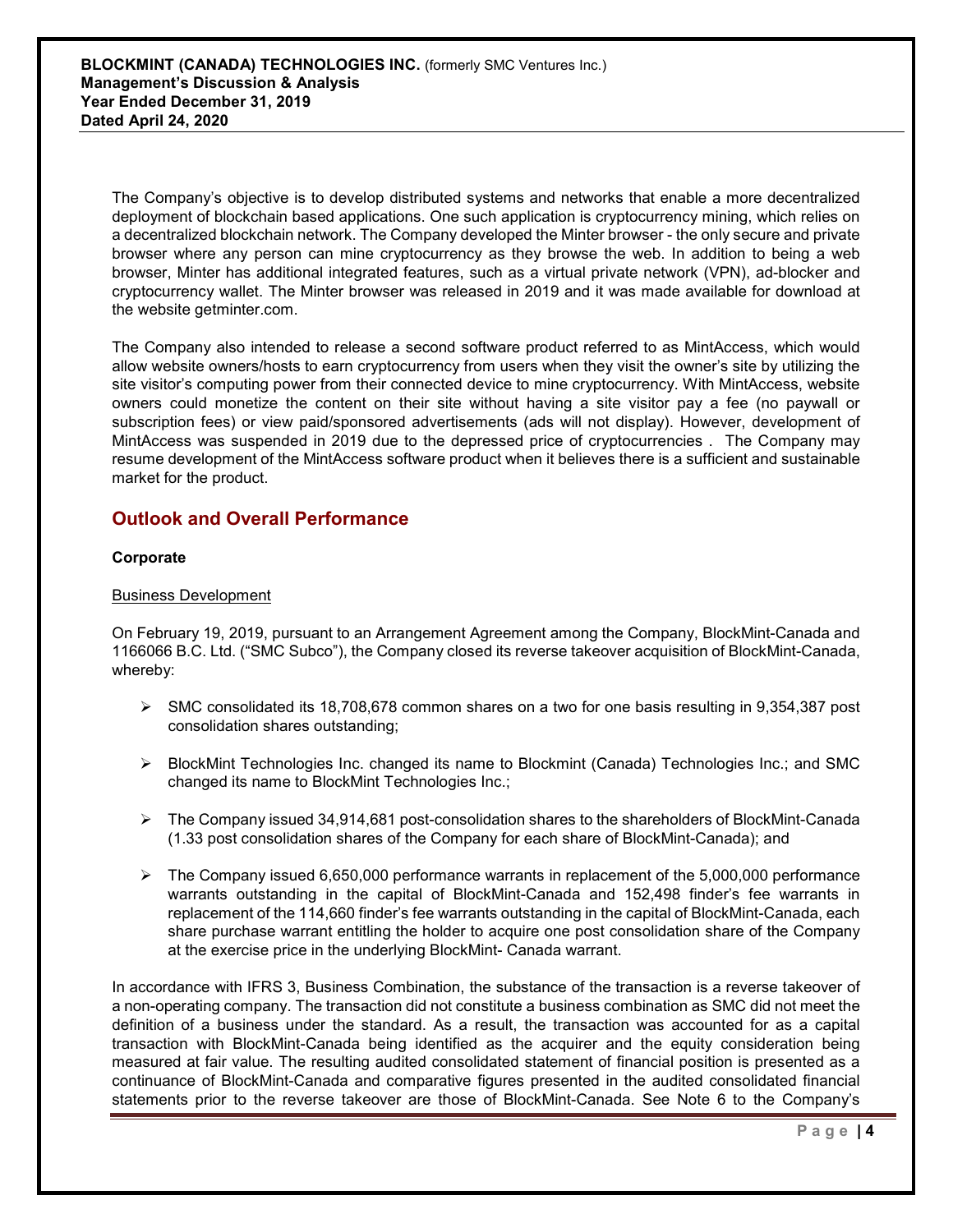financial statements for the fiscal year ended December 31, 2019 for details on the accounting of such transaction.

### Financial highlights

The Company had no revenue, so its ability to ensure continuing operations is dependent on either expanding its business, or raising additional debt or equity financing.

For the year ended December 31, 2019, the Company had a net loss of \$4,149,064 consisted primarily of (i) transaction cost of \$3,458,766; (ii) consulting fees of \$221,403; (iii) management fees and salaries of \$207,272; and (iv) office and miscellaneous expenses of \$108,967.

At December 31, 2019, the Company had a net working capital of \$2,944,851 (December 31, 2018 – \$3,233,685). The Company had cash and cash equivalents of \$2,957,158 (December 31, 2018 - \$3,232,402). Working capital and cash and cash equivalents decreased during the year ended December 31, 2019 due to cash used in operating activities of \$683,463.

The Company has sufficient capital to meet its ongoing operating expenses and continue to meet its obligations on its current projects for the 12-month period ending December 31, 2020. Management may increase or decrease budgeted expenditures depending on the cryptocurrency market and demand for its two products. See "Liquidity and Financial Position" below.

#### **Description of Business**

As described above, the Company develops distributed systems and networks that enable a more decentralized deployment of blockchain based applications such as cryptocurrency mining. Currently, development and release of software products has been suspended due to the depressed price of cryptocurrencies. It is not known if or when the Company will resume the development and release of additional products..

# **Trends**

The price of cryptocurrencies have been extremely volatile since BlockMint-USA first started operations. Specifically, the price of Monero, the cryptocurrency identified by BlockMint-USA to be central to its software products, traded at a high of approximately \$495 in January 2018 and recently traded at a low of approximately \$27 (www.coinmarketcap.com). Consequently, the market for the Company's products has declined, and it is uncertain whether the demand for such products will return. The Company determined in the first half of 2019 that it would suspend further development of its products pending the price of cryptocurrencies recovering to economic levels.

There have been recent wide fluctuations in the prices of several cryptocurrencies recently, leading to more speculation and trading, but higher prices have not been sustained or achieved to the level where the Company feels it can economically carry on its current business.

The most recent trend in global economic activity has been the slow-down caused by the COVID 19 pandemic. The impact of this unprecedented event on the future trading price of cryptocurrencies is unclear, however one possible scenario is that people will turn to cryptocurrencies instead of fiat currencies given the world governments' trend toward printing vast amounts of cash to offset the economic slow-down caused by the virus. The Company can offer no assurance that the price of cryptocurrencies will increase as a result of the pandemic.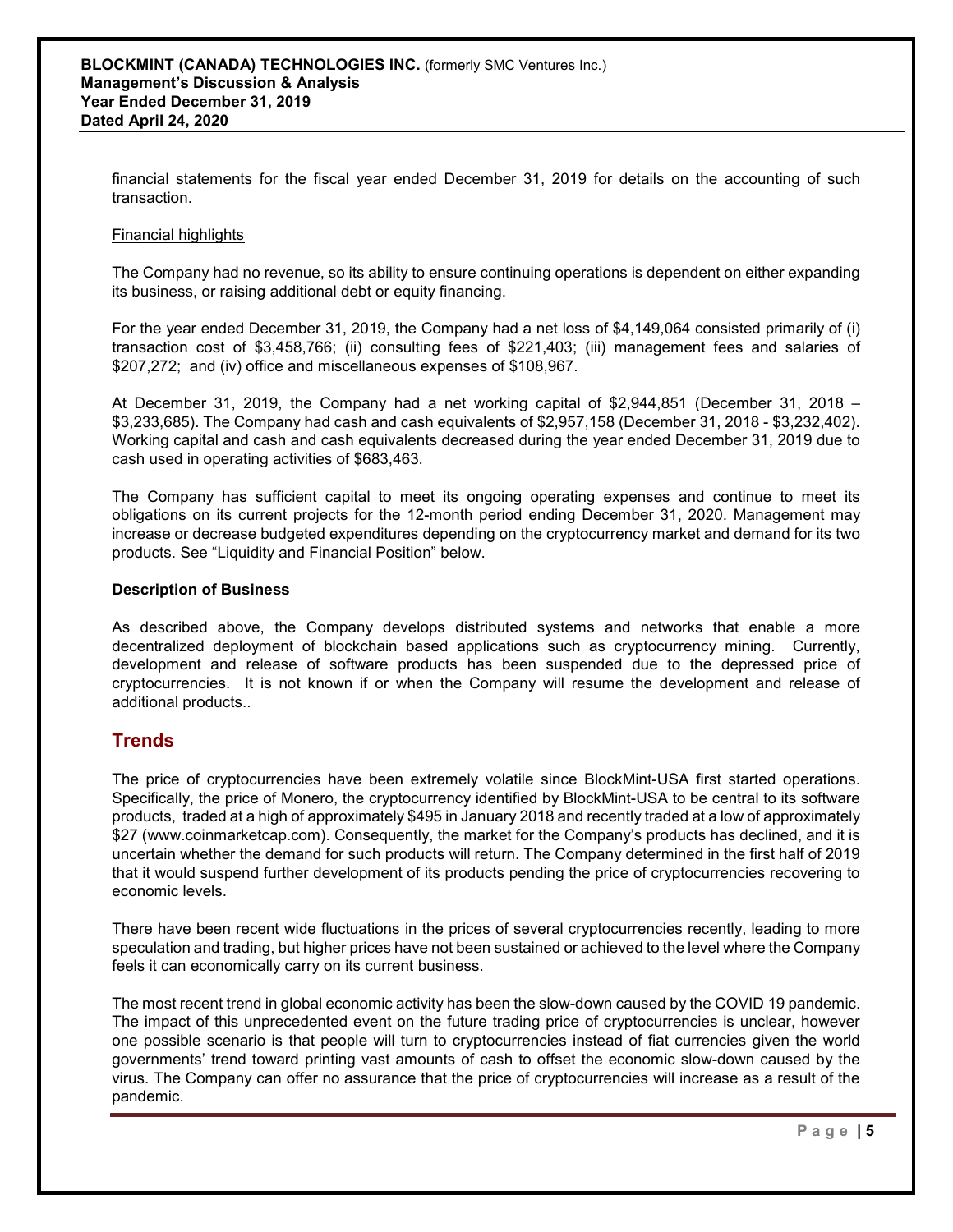Apart from these and the risk factors noted under the heading "Risks and Uncertainties", management is not aware of any other trends, commitments, events or uncertainties that would have a material effect on the Company's business, financial condition or results of operations. See "Risks and Uncertainties" below.

# **Off-Balance-Sheet Arrangements**

As of the date of this filing, the Company does not have any off-balance-sheet arrangements that have, or are reasonably likely to have, a current or future effect on the results of operations or financial condition of the Company, including, and without limitation, such considerations as liquidity and capital resources.

# **Proposed Transactions**

The Company routinely evaluates various business opportunities which could entail direct acquisitions, trades and/or divestitures. In this regard, the Company is currently in discussions with various parties, but no definitive agreements with respect to any proposed transactions have been entered into as of the date of this MD&A. There can be no assurances that any such transactions will be concluded in the future.

# **Selected Annual Information**

The following is selected financial data derived from the audited financial statements of the Company at and for the periods ended December 31, 2019, 2018 and 2017.

|                          | Year ended<br>December 31,<br>2019 | Year ended<br>December 31,<br>2018 | <b>Period from</b><br>Incorporation,<br>December 22,<br>2017 to<br>December 31,<br>2017 |
|--------------------------|------------------------------------|------------------------------------|-----------------------------------------------------------------------------------------|
| Revenue                  | Nil                                | 1,583                              | Nil                                                                                     |
| Net loss                 | 4,149,064                          | 1,827,303                          | Nil                                                                                     |
| Basic and diluted loss   | 0.10                               | 0.08                               | Nil                                                                                     |
|                          | <b>As at December</b><br>31, 2019  | <b>As at December</b><br>31, 2018  | <b>As at December</b><br>31, 2017                                                       |
| Total assets             | 2,986,748                          | 3,321,420                          |                                                                                         |
| <b>Total liabilities</b> | 24,397                             | 51,769                             |                                                                                         |

- $\triangleright$  The net loss of \$4,149,064 for the year ended December 31, 2019, consisted primarily of: (i) transaction cost of \$3,458,766; (ii) consulting fees of \$221,403; (iii) management fees and salaries of \$207,272; and (iv) office and miscellaneous expenses of \$108,967.
- $\triangleright$  The net loss of \$1,827,303 for the year ended December 31, 2018, consisted primarily of (i) consulting fees of \$473,717; (ii) management fees and salaries of \$372,902; (iii) office and miscellaneous expenses of \$349,074; (iv) salaries and wages of \$332,180; and (v) professional fees of \$145,571.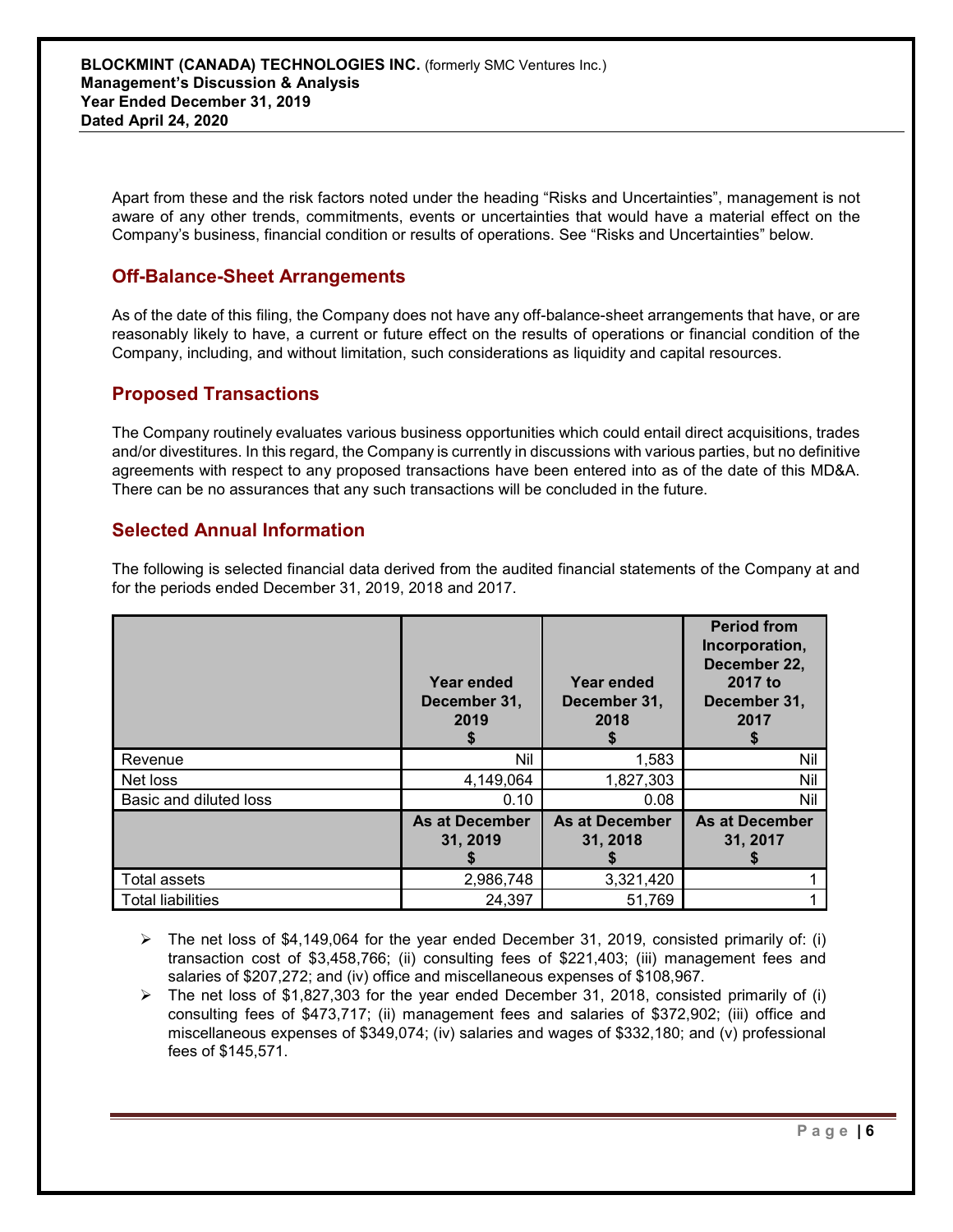# **Summary of Quarterly Information**

A summary of selected financial information of the Company for each of the eight most recently completed quarters prior to December 31, 2019 is as follows:

|                           | Total                  | Loss (Income)        |                                            |                             |
|---------------------------|------------------------|----------------------|--------------------------------------------|-----------------------------|
| <b>Three Months Ended</b> | <b>Revenue</b><br>(\$) | <b>Total</b><br>(\$) | <b>Per Share</b><br>$($ \$) <sup>(1)</sup> | <b>Total Assets</b><br>(\$) |
| December 31, 2019         | Nil                    | 64,447               | 0.00                                       | 2,986,748                   |
| September 30, 2019        | Nil                    | 92,494               | 0.00                                       | 3,061,020                   |
| June 30, 2019             | Nil                    | 261,979              | 0.01                                       | 3,154,184                   |
| March 31, 2019            | Nil                    | 3,730,144            | 0.11                                       | 3,431,006                   |
| December 31, 2018         | Nil                    | 500,593              | 0.02                                       | 3,321,420                   |
| September 30, 2018        | 1,129                  | 544,746              | 0.02                                       | 5,005,029                   |
| June 30, 2018             | 454                    | 516,008              | 0.02                                       | 3,863,450                   |
| March 31, 2018            | Nil                    | 265,956              | 0.02                                       | 4,328,729                   |

(1) Per share amounts are rounded to the nearest cent, therefore aggregating quarterly amounts may not reconcile to year-to-date per share amounts.

# **Discussion of Operations**

# **Three months ended December 31, 2019 compared with three months ended December 31, 2018**

For the three months ended December 31, 2019, BlockMint's net loss was \$64,447 with basic loss per share of \$0.00. This compares with a net loss of \$500,593 with basic and diluted loss per share of \$0.02 for the three months ended December 31, 2018. The decrease of \$436,146 in net loss was principally because:

- $\triangleright$  Consulting fee for the three months ended December 31, 2019, was \$16,393, compared to \$120,530 for the three months ended December 31, 2018 and the decrease was due to a decrease in fees for business development, corporate finance advice and software development.
- $\triangleright$  For the three months ended December 31, 2019, the Company recorded an impairment on equipment of \$10,259, compared to \$96,704 for the three months ended December 31, 2018, as digital currencies have a limited history and recent prices have been very volatile. Historical performance of digital currencies is not indicative of their future price performance and the Company has undertaken a more conservative approach until digital currency prices recover.
- $\triangleright$  For the three months ended December 31, 2019, office and miscellaneous expenses decreased to \$10,029, compared to \$85,304 for the three months ended December 31, 2018, due to the decrease of short-term lease and lease hold expenses; and computer and software expenses.
- $\triangleright$  For the three months ended December 31, 2019, management fees and salaries decreased to \$24,258, compared to \$75,000 for the three months ended December 31, 2018, due to the conservation of cash.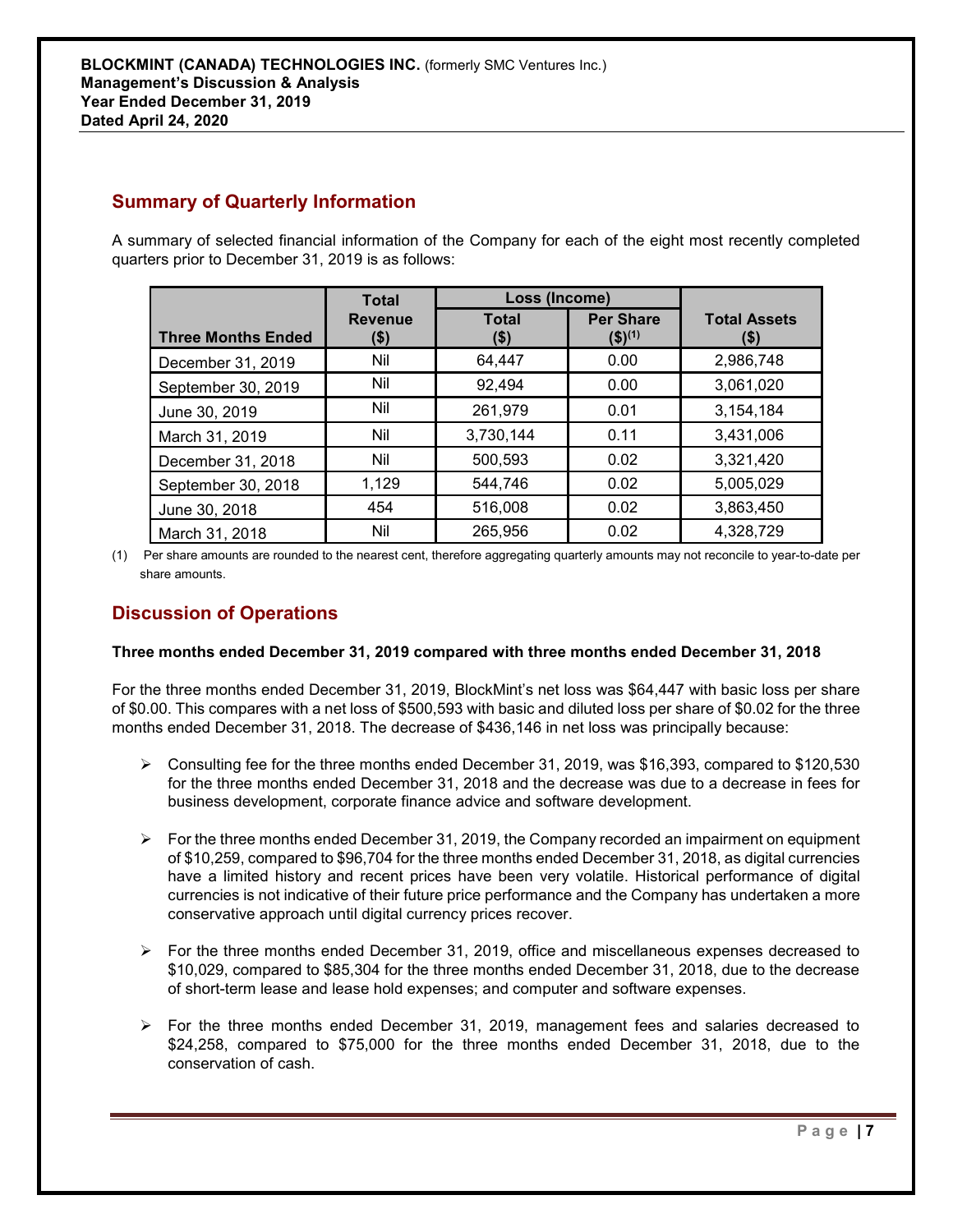### **Year ended December 31, 2019 compared with year ended December 31, 2018**

BlockMint's net loss totaled \$4,149,064 for the year ended December 31, 2019, with basic and diluted loss per share of \$0.10. This compares with a net loss of \$1,827,303 with basic and diluted loss per share of \$0.08 for the year ended December 31, 2018. The increase in net loss of \$2,321,761 consisted primarily of:

- $\triangleright$  For the year ended December 31, 2019, transaction cost was \$3,458,766 (see "Outlook and Overall Performance" above");
- $\triangleright$  For the year ended December 31, 2019, the Company recorded operating expenses of \$680,980 compared to \$1,730,141 for the year ended December 31, 2018. The decrease was primarily due to a decrease in salaries and wages; consulting fees; management fees and salaries; and office and miscellaneous expenses as the Company downsized its operations in the United States.

#### **Cash Flow**

The Company had cash of \$2,957,158 at December 31, 2019 (December 31, 2018 - \$3,232,402). The change in cash during the year ended December 31, 2019 was primarily due to the cash used in operating activities and cash received from investment activities by acquiring SMC and funding operations.

Cash used in operating activities was \$683,463, for the year ended December 31, 2019. Operating activities were affected by net loss of \$4,149,064 and net changes in non-cash working capital balances due to a decrease in receivables and prepaid expenses of \$47,600; and offset by a decrease in accounts payable and accrued liabilities of \$65,735. The Company also recorded a transaction cost of \$3,458,766; impairment of equipment of \$10,259, depreciation of equipment of \$8,207; and foreign exchange of \$6,485. For the year ended December 31, 2018, cash used in operating activities was \$1,693,492. Operating activities were affected by the net decrease in non-cash, working capital balances due to an increase in prepaid expenses of \$52,500; an increase in digital currency of \$1,583; and offset by an increase in accounts payable and accrued liabilities of \$51,769. The Company also recorded an impairment of mining equipment of \$96,705; depreciation of equipment of \$38,390; and revaluation in digital currency of \$1,031.

Net cash provided by investing activities was \$408,219 during the year ended December 31, 2019, as the Company completed the Arrangement Agreement with SMC. During the year ended December 31, 2018, net cash used in investing activities was \$153,560, as the Company invested in mining and computer equipment (\$150,660); and furniture and equipment (\$2,900).

For the year ended December 31, 2018, cash provided by financing activities was \$5,079,453 primarily because of net proceeds from the issuance of common stock.

#### **Liquidity and Capital Resources**

The Company's activities have been financed through the completion of equity offerings. There is no assurance that equity capital will be available to the Company in the amounts or at the times desired or on terms that are acceptable to the Company, if at all.

The Company has no significant revenues, and therefore must utilize its current cash reserves, funds obtained from the exercise of warrants and other financing transactions to maintain its capacity to meet ongoing operating activities. As of December 31, 2019, the Company had 6,650,000 warrants outstanding that would raise approximately \$250,000, if exercised in full; however all of the warrants are subject to the Company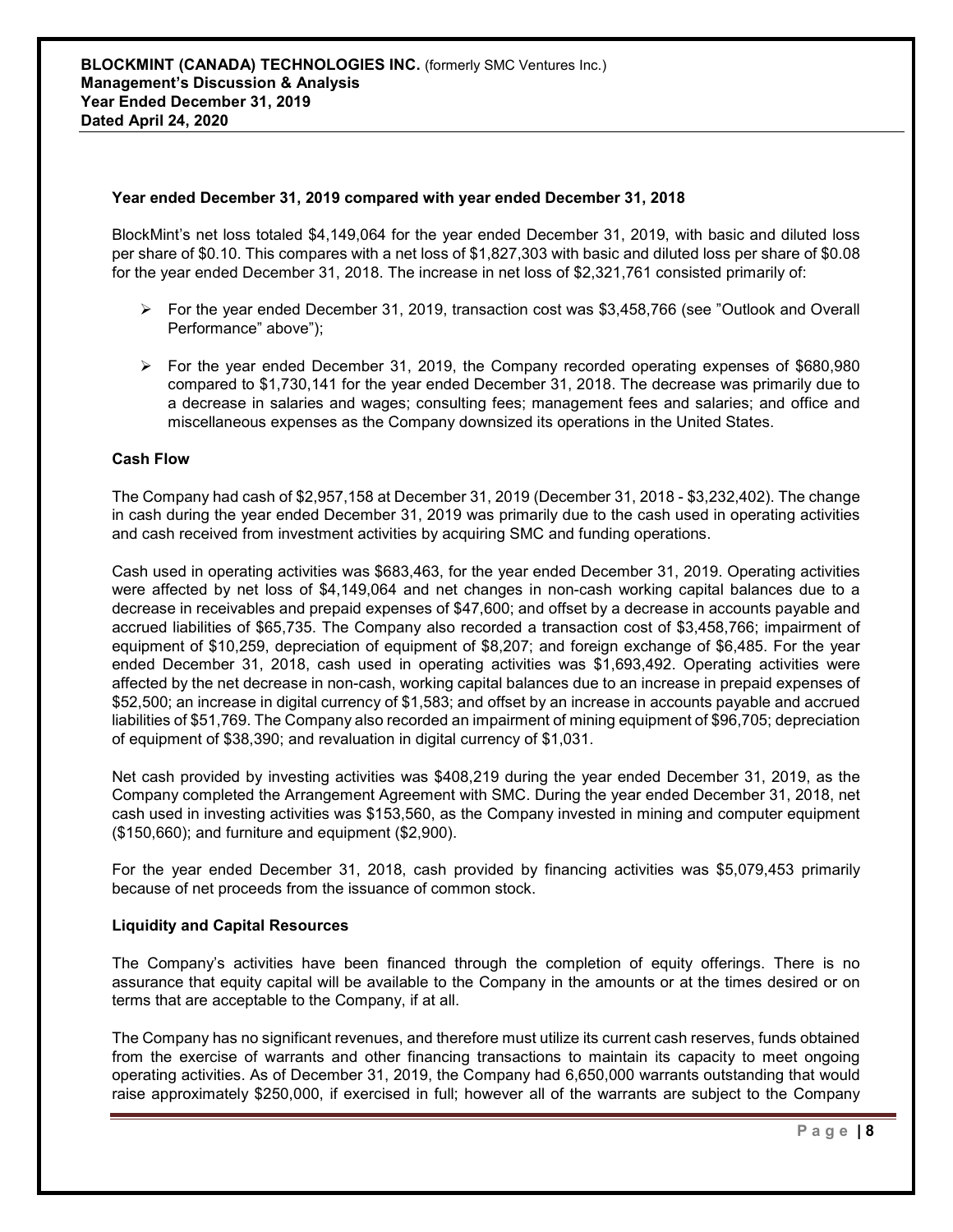meeting certain revenue thresholds so it is not anticipated that they will become exercisable in the next twelve months.

At December 31, 2019, the Company reported cash of \$2,957,158 (December 31, 2018 - \$3,232,402) and a net working capital of \$2,944,851 (December 31, 2018 - \$3,233,685). The net cash on hand as at December 31, 2019, is expected to be sufficient to meet the Company's liquidity requirements in 2020. Currently, the Company's operating expenses are approximately \$30,000 to \$40,000 per month for management fees, month-to-month professional fees, listing expenses and other working expenses. The Company's cash as at December 31, 2019 is expected to be sufficient to satisfy current liabilities and general and administrative costs up to December 31, 2020.

# **Accounting Pronouncements**

## **Changes in accounting policy**

### *IFRIC Interpretation 23 Uncertainty over Income Tax Treatments*

The Interpretation provides guidance on the accounting for current and deferred tax liabilities and assets in circumstances in which there is uncertainty over income tax treatments. The Interpretation is applicable for annual periods beginning on or after January 1, 2019. At January 1, 2019, the Company adopted this standard and there was no material impact on the Company's audited consolidated financial statements.

## **New standards not yet adopted and interpretations issued but not yet effective**

There are no other relevant IFRS's or IFRS interpretations that are not yet effective that would be expected to have a material impact on the Company.

### **Critical accounting estimates and judgments**

The preparation of the Company's consolidated financial statements requires management to make judgments, estimates and assumptions that affect the reported amounts of assets, liabilities, revenue and expenses, and the disclosure of contingent assets and contingent liabilities at the end of the reporting period. However, uncertainty about these assumptions and estimates could result in outcomes that require a material adjustment to the carrying amount of the asset or liability affected in future periods. The key assumptions concerning the future and other key sources of estimation uncertainty at the reporting date that have a significant risk of causing a material adjustment to the carrying amounts of assets and liabilities within the next fiscal year are described below. The Company based its assumptions and estimates on parameters available when the consolidated financial statements were prepared. Existing circumstances and assumptions about future developments, however, may change due to market changes or events arising beyond the control of the Company. Such changes are reflected in the assumptions when they occur.

### **Judgments**

Information about critical judgments in applying accounting policies that have the most significant effect on the carrying amounts of assets and liabilities recognized in the consolidated financial statements within the next financial year are discussed below: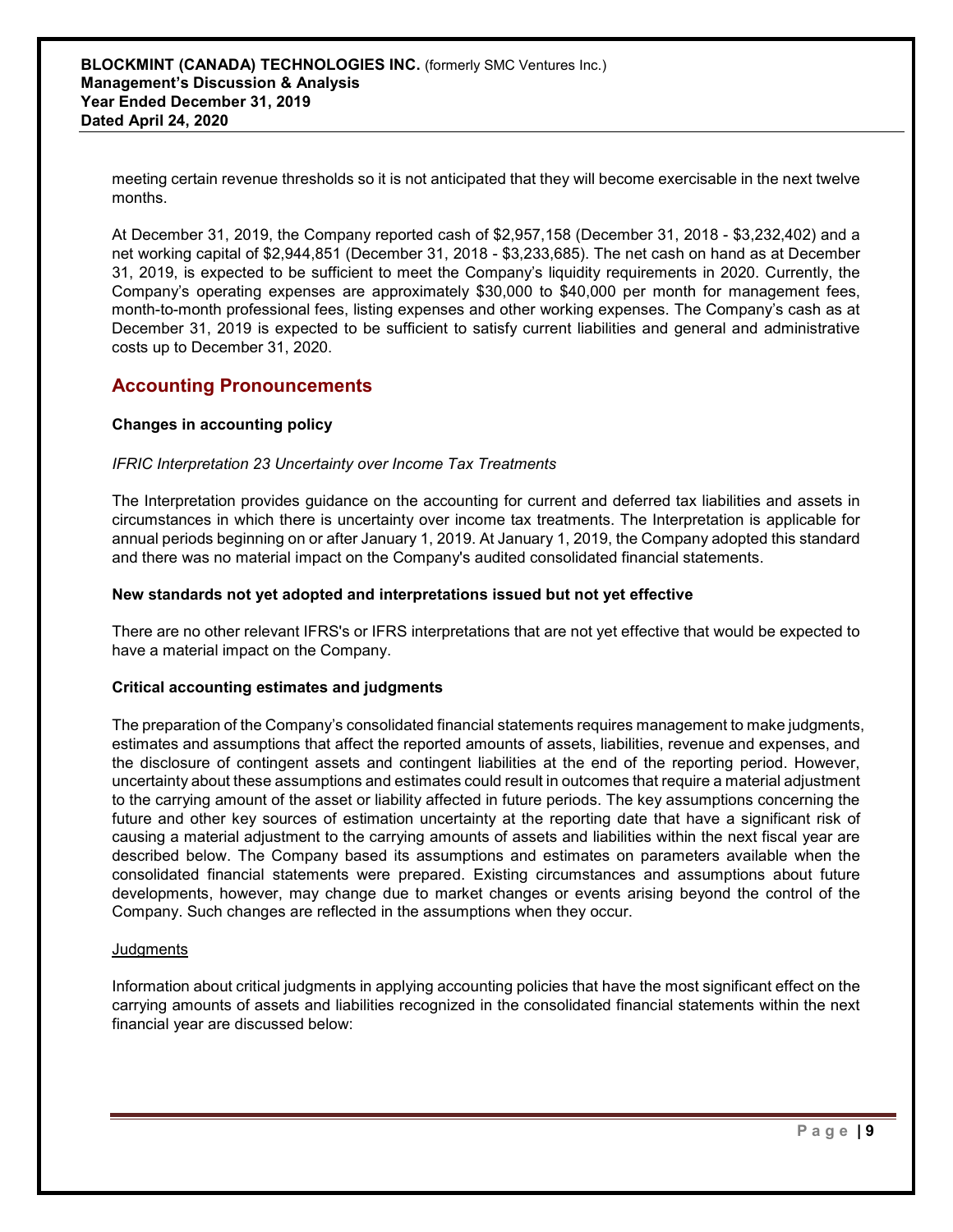#### *Going concern*

As is common with development stage companies, factors that are used in determining the application of the going concern assumption, require management to take into account all available information about the future, which is at least, but not limited to, 12 months from the year end of the reporting period. The factors considered by management are disclosed in "Liquidity and Capital Resources" above.

### *Functional currency*

The determination of the Company's functional currency is a key judgment based on the primary economic environment in which each entity of the Company operates. In determining the functional currency, management considers the currency that most faithfully represents the economic effects of events, conditions, future direction and investment opportunities.

#### *Income taxes*

Uncertainties exist with respect to the interpretation of complex tax regulations, changes in tax laws, and the amount and timing of future taxable income. Because the Company is in a loss position, it has not recognized the value of any deferred tax assets in its consolidated statements of financial position.

#### **Estimates**

The effect of a change in an accounting estimate is recognized prospectively by including it in profit or loss in the year of the change, if the change affects that year only, or in the year of the change and future years, if the change affects both.

The estimates and assumptions that have a significant risk of causing material adjustment to the carrying amounts of assets and liabilities within the next financial year are discussed below:

### *Impairment*

Impairment exists when the carrying value of an asset exceeds its recoverable amount, which is the higher of its fair value less costs to sell and its value in use. These calculations are based on available data, other observable inputs and projections of cash flows, all of which are subject to estimates and assumptions. At year end, management concluded that the Company's mining equipment was impaired.

### *Share-based payments and non-monetary transactions*

Estimating fair value for share based payments and granted stock options and warrants requires determining the most appropriate valuation model which is dependent on the terms and conditions of the issuance. These estimates also require determining the most appropriate inputs to the valuation model, including the expected life of the option or warrant, volatility, dividend yield, and rate of forfeitures and making assumptions about them.

# **Capital Risk Management**

The Company manages its capital with the following objectives:

- to ensure sufficient financial flexibility to achieve the ongoing business objectives including funding of future growth opportunities; and
- to maximize shareholder return through enhancing the share value.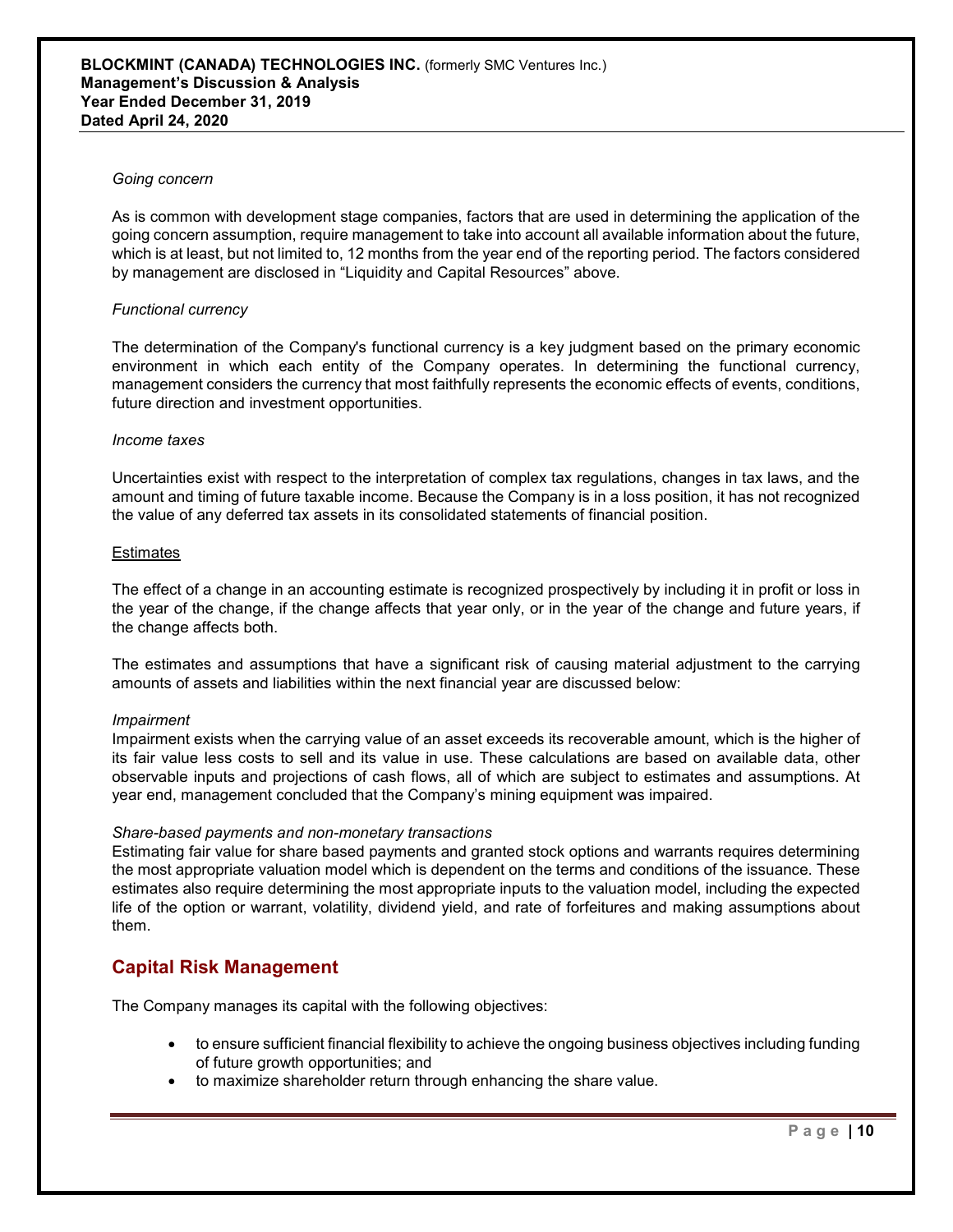The Company monitors its capital structure and makes adjustments according to market conditions in an effort to meet its objectives given the current outlook of the business and financial markets in general. The Company may manage its capital structure by issuing new shares, debt financing or adjusting spending. The capital structure is reviewed by management and the Board of Directors on an ongoing basis.

The Company considers its capital structure to consist of equity, which at December 31, 2019 totaled \$2,962,351 (December 31, 2018 - \$3,269,651). The Company reviews its working capital and forecasts its future cash flows based on operating expenditures and investing and financing activities.

# **Financial Risk Management**

## Fair value hierarchy

IFRS 13 establishes a fair value hierarchy that prioritizes the inputs to valuation techniques used to measure fair value as follows:

- Level 1 Value based on unadjusted quoted prices in active markets for identical assets or liabilities;
- Level 2 Valuation techniques based on inputs other than quoted prices that are observable for assets or liabilities, either directly (ie. as prices) or indirectly (ie. derived from prices); and
- Level 3 Valuation techniques using inputs for assets or liabilities that are not based on observable market data (unobservable inputs).

The Company is exposed through its operations to the following financial risks:

- Market Risk
- Liquidity Risk
- Credit Risk

### Market risk

Market risk is the risk that the fair value of future cash flows of a financial instrument will fluctuate because of changes in market prices. Market risk is comprised of four types of risk: currency risk, interest rate risk, cryptocurrency risk and other price risk. It is management's opinion that the Company is not exposed to significant other price risk.

### *Currency risk*

As at December 31, 2019, a portion of the Company's financial assets are held in Canadian dollars (CAD). The Company's objective in managing its currency risk is to minimize its net exposure to foreign currency cash flows by transacting, to the greatest extent possible, with third parties in USD. The Company does not currently use foreign exchange contracts to hedge its exposure of its foreign currency cash flows as management has determined that this risk is not significant at this point in time. The following CAD amounts are presented in USD to demonstrate the effect on profit or loss of changes in foreign exchange rates: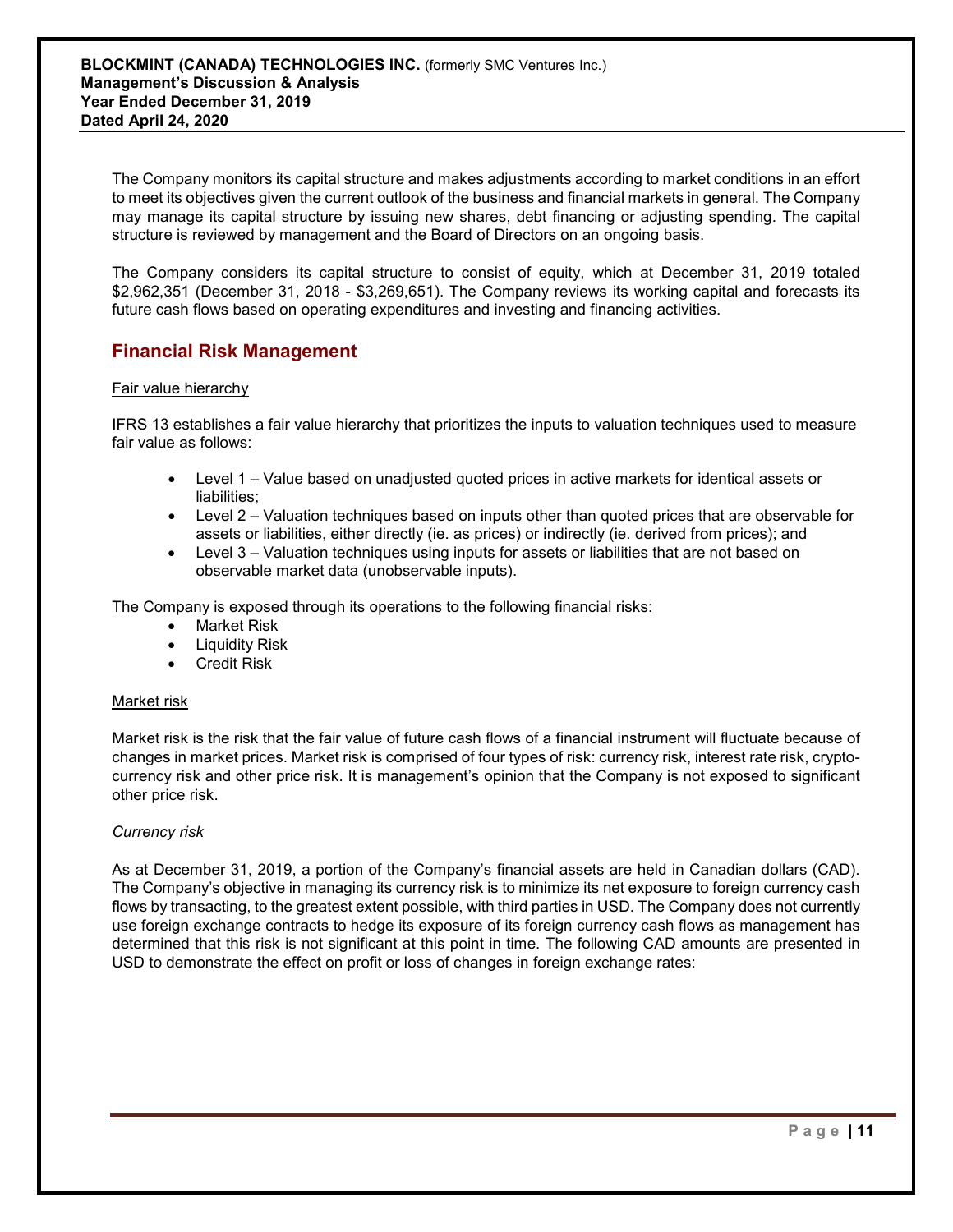|                                                  | <b>December 31, 2019</b> | <b>December 31, 2018</b> |
|--------------------------------------------------|--------------------------|--------------------------|
| Cash held in CAD                                 | \$381,496                | \$66,646                 |
| Cash value in USD                                | \$293,714                | \$48,852                 |
|                                                  |                          |                          |
| Accounts receivable and other receivables in CAD | \$13,711                 | Nil                      |
| Accounts receivable and other receivables in USD | \$10,556                 | Nil                      |
|                                                  |                          |                          |
| Accounts payable and accruals in CAD             | (\$3,115)                | (\$47,073)               |
| Accounts payable and accruals in USD             | (\$2,398)                | (\$34,505)               |
|                                                  |                          |                          |
| Effect of +/- 10% change in exchange rate        | \$29,132                 | \$1,435                  |

#### *Interest rate risk*

Interest rate risk is the risk that fair values or future cash flows will fluctuate as a result of changes in market interest rates. The Company does not have any interest bearing borrowings. Interest rate risk is limited to potential decreases on the interest rate offered on cash held with chartered financial institutions. Sensitivity to a plus or minus 1% change in the interest rates would have no significant impact on profit or loss.

### *Crypto-currency risk*

The Company is exposed to risk with respect to cryptocurrency prices and valuations which are largely based on the supply and demand of these digital currencies and their acceptance in the financial market.

#### Liquidity risk

Liquidity risk is the risk that the Company will encounter difficulty in meeting its financial obligations as they become due. The Company's objective is to ensure that it will have sufficient cash to allow it to meet its liabilities when they become due without incurring significant losses or risking damage to the Company's reputation. Managing liquidity is affected by the degree of certainty in cash flow projections.

At December 31, 2019, the Company had a cash balance of \$2,957,158 and current liabilities of \$24,397. The Company currently settles its financial obligations out of cash. The ability to do this relies on the Company commencing profitable operations and / or raising additional equity in excess of anticipated cash needs.

The following is a summary of the Company's material contractual obligations (representing undiscounted contractual cash flows):

|                                             | Due within                                          |       |       |       |          |  |
|---------------------------------------------|-----------------------------------------------------|-------|-------|-------|----------|--|
|                                             | 2 Years<br>3 Years<br>Over 4 Years<br>Total<br>vear |       |       |       |          |  |
| Accounts payable and accrued<br>liabilities | \$24,397                                            | \$Nil | \$Nil | \$Nil | \$24,397 |  |

#### Credit risk

Credit risk is the risk of financial loss to the Company if a customer or a counterparty to a financial instrument fails to meet its contractual obligations. The Company is exposed to credit risk on its cash. The maximum credit risk represented by the Company's financial assets is represented by their carrying amounts.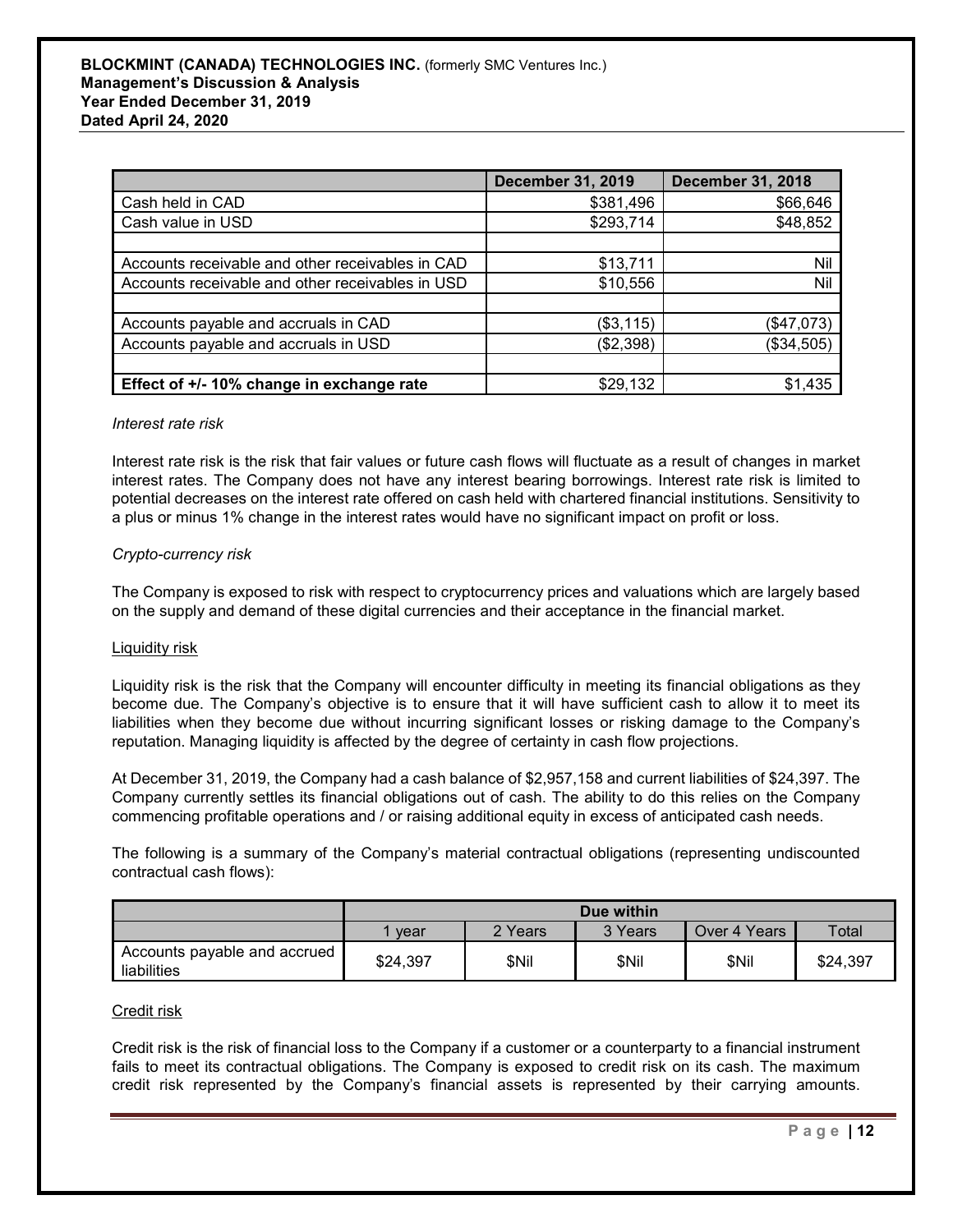Concentration of credit risk exists with respect to the Company's cash as substantially the entire amount is held at one major financial institution. Credit risk on cash is minimized by depositing with only reputable financial institutions.

# **Share Capital**

As of the date of this MD&A, the Company had 44,269,068 issued and outstanding common shares.

Warrants outstanding for the Company at the date of this MD&A were as follows:

| <b>Warrants</b> | <b>Expiry Date</b> | <b>Exercise Price</b> |
|-----------------|--------------------|-----------------------|
| 6,650,000       | February 1, 2023   | CDN \$0.05            |

# **Related Party Transactions**

Related parties include the Board of Directors and officers of the Company, close family members and enterprises that are controlled by these individuals as well as certain persons performing similar functions. Related party transactions conducted in the normal course of operations are measured at the amount established and agreed to by the related parties.

(a) The Company entered into the following transactions with related parties:

|                                                                    | <b>Year Ended</b><br>December 31, |        |  |
|--------------------------------------------------------------------|-----------------------------------|--------|--|
| <b>Names</b>                                                       | 2019<br>2018<br>(\$)<br>(\$)      |        |  |
| Owen Bird Law Corporation (1)                                      | 35,783                            | 40.474 |  |
| Bayswater Consulting Ltd. (Bayswater) (2)                          | 9.057                             | 9,499  |  |
| Marrelli Support Services Inc. ("Marrelli Support") <sup>(3)</sup> | 37,641                            | 41,637 |  |
|                                                                    |                                   |        |  |

- 1) For the year ended December 31, 2019, the Company expensed \$35,783 (year ended December 31, 2018 - \$40,474) for legal services to Owen Bird Law Corporation, a legal firm of which Jeff Lightfoot is a shareholder. . As at December 31, 2019, \$500 (December 31, 2018 - nil) was payable to this party and the amount is included in accounts payable and accrued liabilities.
- 2) For the year ended December 31, 2019, the Company expensed \$9,057 (year ended December 31, 2018 - \$9,499) to a private company controlled by Erin Walmesley, the Company's corporate secretary, for corporate services.
- 3) For the year ended December 31, 2019, the Company expensed \$37,641 (year ended December 31, 2018 - \$41,637) to Marrelli Support for Victor Hugo to act as the Chief Financial Officer of the Company and for bookkeeping services. Victor Hugo is an employee of Marrelli. These services were incurred in the normal course of operations for general accounting and financial reporting matters. As at December 31, 2019, Marrelli was owed \$6,328 (December 31, 2018 - \$17,845), and the amount is included in accounts payable and accrued liabilities.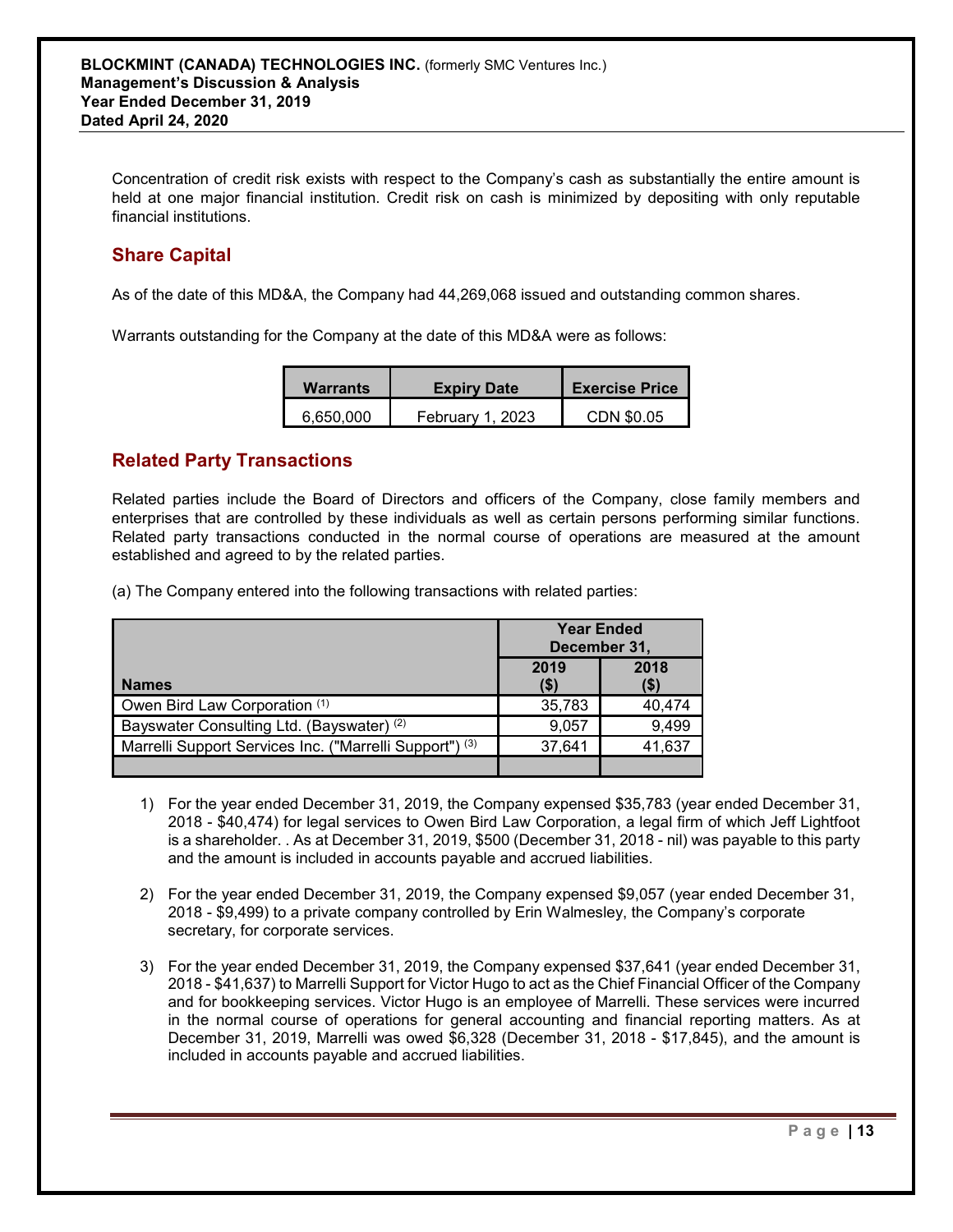(b) Remuneration of directors and key management personnel, other than consulting fees, of the Company was as follows:

|                           | <b>Salaries and wages</b>         |                 | <b>Fees</b>                       |                 | <b>Total</b>                      |                 |
|---------------------------|-----------------------------------|-----------------|-----------------------------------|-----------------|-----------------------------------|-----------------|
|                           | <b>Year Ended</b><br>December 31, |                 | <b>Year Ended</b><br>December 31, |                 | <b>Year Ended</b><br>December 31, |                 |
| <b>Name</b>               | 2019<br>(\$)                      | 2018<br>$($ \$) | 2019<br>$($ \$)                   | 2018<br>$($ \$) | 2019<br>(\$)                      | 2018<br>$($ \$) |
| Nelson Ijih, CEO / CIO    | 105,500                           | 149,784         | Nil                               | 60,000          | 105,500                           | 209,784         |
| Daniel Beck, COO          | 80,500                            | 89,784          | Nil                               | 40,000          | 80,500                            | 129,784         |
| Toni Allen, former CFO    | Nil                               | 33,334          | Nil                               | Nil             | Nil                               | 33,334          |
| Jeff Lightfoot, Director  | Nil                               | Nil             | 6,783                             | Nil             | 6,783                             | Nil             |
| David Patterson, Director | Nil                               | Nil             | 6,783                             | Nil             | 6,783                             | Nil             |
| Colin Watt, Director      | Nil                               | Nil             | 6,783                             | Nil             | 6,783                             | Nil             |
| <b>Total</b>              | 186,000                           | 272,902         | 20,349                            | 100,000         | 206,349                           | 372,902         |

(c) Other transactions

On January 23, 2018, the Company issued an aggregate of 21,500,000 seed common shares to certain directors, officers and consultants of the Company at a price of \$0.005 per share for gross cash proceeds of \$107,500. On March 14, 2018, 5,375,000 seed shares were returned to treasury and cancelled and cash of \$26,875 was returned to shareholders.

On February 1, 2018, the Company granted 6,650,000 (5,000,000 pre-RTO) bonus warrants to Nelson Ijih and Daniel Beck at an exercise price of CDN\$0.05 (USD\$0.04 pre-RTO) for a period of 5 years from the date of issuance. The warrants were issued in exchange for all rights in the intellectual property, related to U.S. Patent Pending No. 15/848.583 (the "**Intellectual Property**"). 3,325,000 (2,500,000 pre-RTO) of the bonus warrants are eligible for exercise provided at any time during the term the Company achieves at least cumulative gross revenues of \$4,000,000. The balance of 3,325,000 (2,500,000 pre-RTO) warrants will be eligible for exercise when a further \$4,000,000 of gross revenue is achieved by the Company (i.e. cumulative gross revenues of \$8,000,000 from the date of issuance of the warrants).

# **Risks and Uncertainties**

An investment in the securities of the Company is highly speculative and involves numerous and significant risks. Such investment should be undertaken only by investors whose financial resources are sufficient to enable them to assume these risks and who have no need for immediate liquidity in their investment. Prospective investors should carefully consider the risk factors that have affected, and which in the future are reasonably expected to affect, the Company and its financial position. Please refer to the section entitled "Risk Factors" in the Company's Filing Statement of December 28, 2018, available on SEDAR at **www.sedar.com**.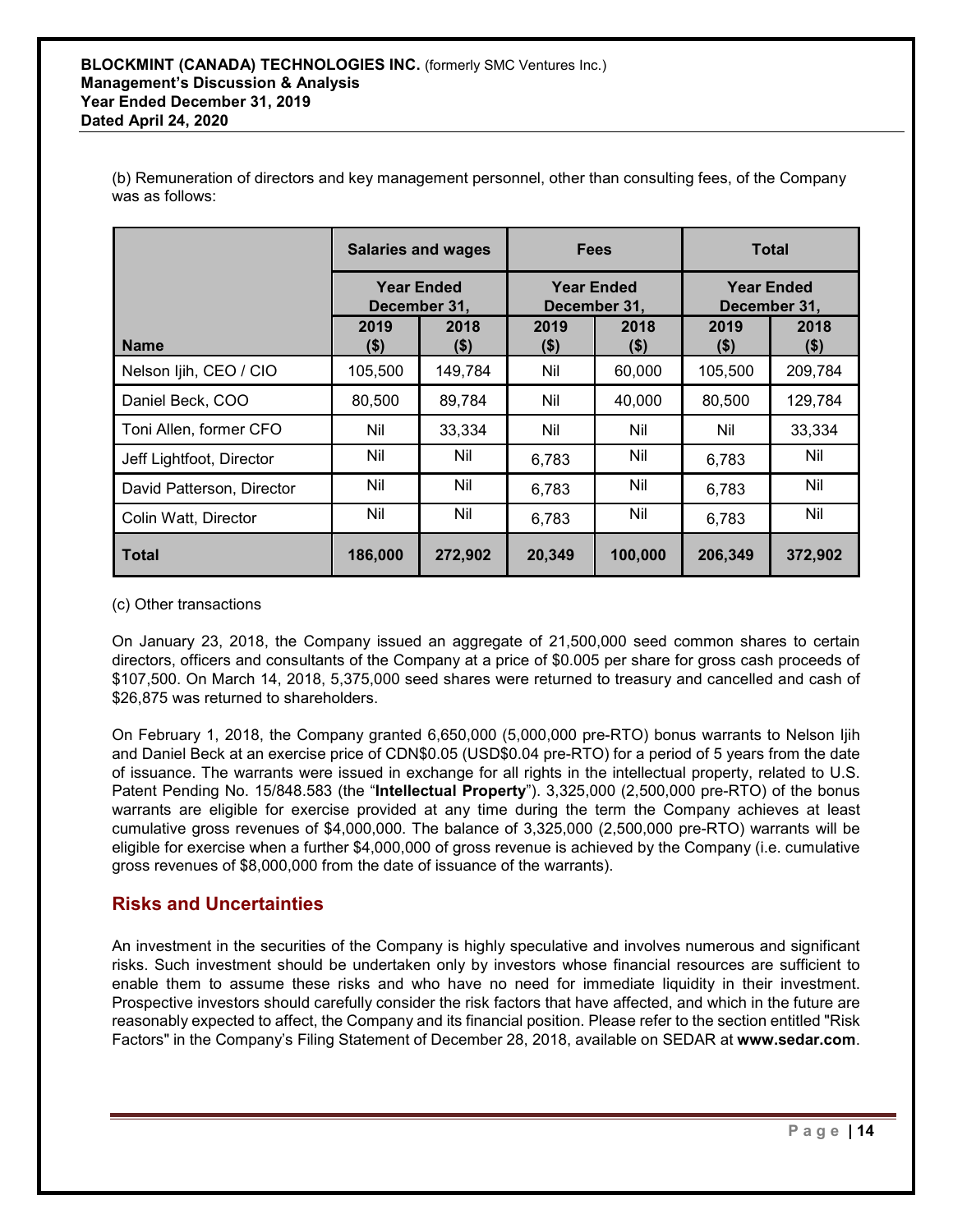## **COVID-19**

In March 2020 the World Health Organization declared coronavirus COVID-19 a global pandemic. This contagious disease outbreak, which has continued to spread, and any related adverse public health developments, has adversely affected workforces, economies, and financial markets globally, potentially leading to an economic downturn. It is not possible for the Company to predict the duration or magnitude of the adverse results of the outbreak and its effects on the Company's business or ability to raise funds.

# **Additional Disclosure for Venture Issuers without Significant Revenue**

## **General and Administrative Expenses**

The following is a breakdown of the Company's operating expenses for the fiscal years ended December 31, 2019 and 2018:

|                                    | <b>Year Ended</b><br>December 31, |                 |  |
|------------------------------------|-----------------------------------|-----------------|--|
| <b>Names</b>                       | 2019<br>$($ \$)                   | 2018<br>$($ \$) |  |
| Consulting fees                    | 221,403                           | 473,717         |  |
| Management fees and salaries       | 207,272                           | 372,902         |  |
| Office and miscellaneous           | 108,967                           | 349,074         |  |
| Professional fees                  | 60,994                            | 145,571         |  |
| Salaries and wages                 | 60,284                            | 332,180         |  |
| Business development and promotion | 13,853                            | 18,307          |  |
| Depreciation                       | 8,207                             | 38,390          |  |
| <b>Total</b>                       | 680,980                           | 1,730,141       |  |